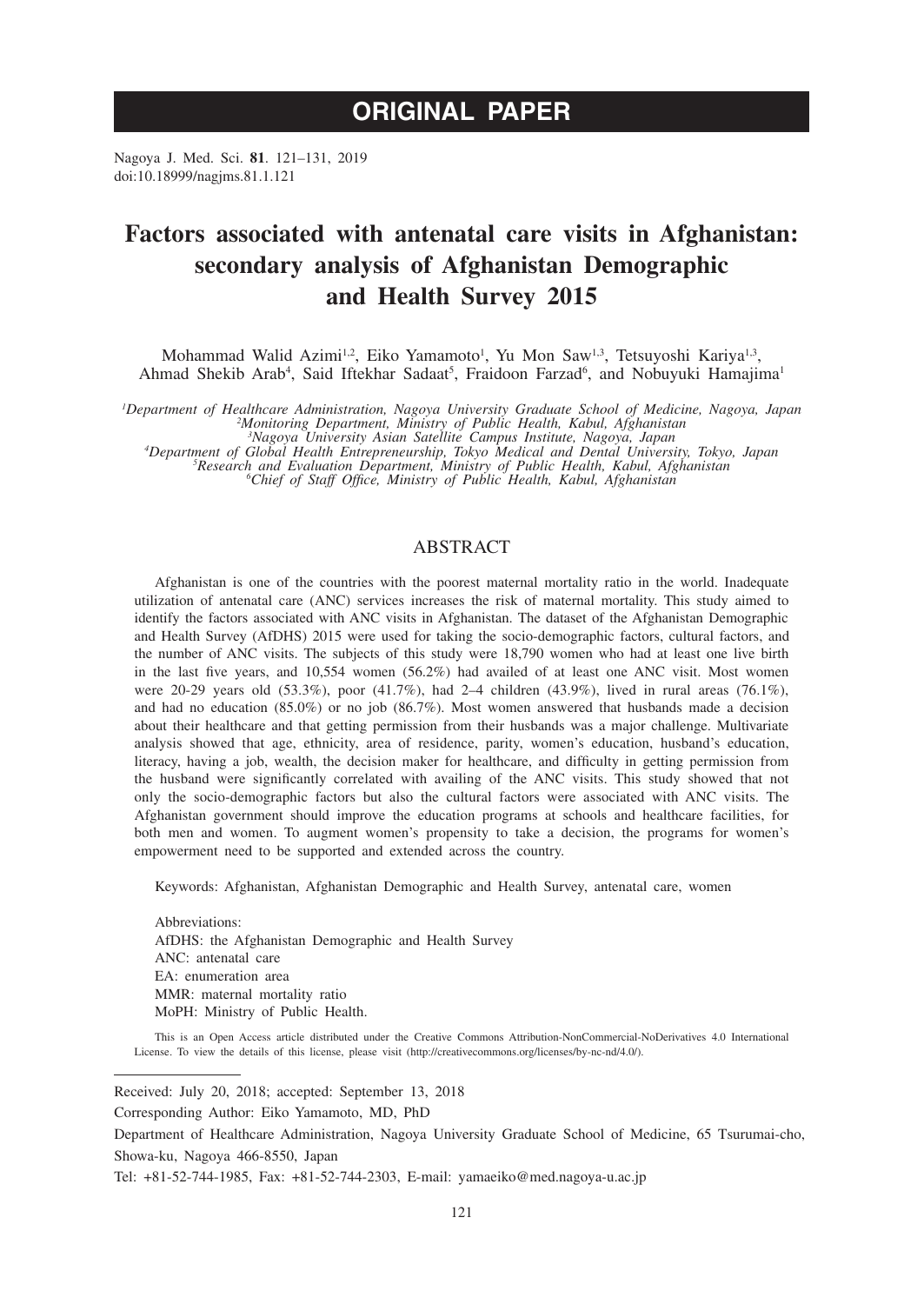### INTRODUCTION

The maternal mortality ratio (MMR) was 216 per 100,000 live births in 2015 globally, which was decreased from 385 per 100,000 live births in 1990.<sup>1</sup> However, the target for reduction of the global MMR, as part of the Sustainable Development Goals (SDGs), is 70 per 100,000 live births by 2030.<sup>2</sup> The MMR in 2015 was 239 per 100,000 livebirths in the developing countries, while it was only 12 per 100,000 live births in developed countries.<sup>3</sup> Approximately 830 women die due to pregnancy and childbirth-related causes every day in the world<sup>1</sup> and 99% of maternal deaths occur in the developing countries.3 Direct causes such as postpartum hemorrhage, puerperal sepsis, pre-eclampsia and eclampsia, complications of delivery and unsafe abortions, account for approximately 73% of all maternal deaths. The other causes of maternal deaths are indirect causes such as malaria and tuberculosis.4

A study on the trend of maternal mortality in low and middle-income countries showed that low utilization of ANC services almost doubled the maternal mortality risk.<sup>5</sup> Therefore, maternal healthcare, particularly ANC as the initial care can reduce pregnancy-related deaths and prevent complications.3 Globally, at least four ANC check-ups during pregnancy are conducted in the high-income countries, which is not the case in low-income countries. The coverage of at least four ANC was 46% in developing countries in 2000–2007.<sup>6</sup> To reduce the maternal mortality, the World Health Organization (WHO) recommends eight ANC visits to detect disorders and complications, through frequent communication with the healthcare providers; the first visit during the first trimester, and two and five visits during the second and third trimesters, respectively.<sup>7</sup>

The primary survey in 2002 estimated the MMR in Afghanistan to be 1,600 deaths per 100,000 live births.<sup>8</sup> Although another primary survey estimated the MMR to be 327 per 100,000 live births in 2010,<sup>9</sup> this result was controversial.<sup>10</sup> Finally, the Afghanistan Demographic and Health Survey (AfDHS) 2015 reported that the pregnancy related mortality ratio (all maternal deaths during pregnancy, child birth, or within two months after pregnancy) was 1,291 maternal deaths per 100,000 live births.11 Thus, the MMR in Afghanistan was revealed to be the poorest in the world.<sup>12</sup> The factors related to high maternal mortality in Afghanistan were reported to be high birth rates, early childbearing and frequent pregnancies at close intervals.<sup>8</sup> The total fertility rate was reported to be 5.3 by the AfDHS 2015, and was found to be more than twice the global average.8,11

Maternal deaths and the risk of mortality for mothers and babies during pregnancy and delivery, can be reduced by ANC provided by skilled healthcare workers.<sup>7,13</sup> Some studies on maternal healthcare utilization in Afghanistan reported that ANC was a significant factor associated with complete immunization, child survival, delivery by skilled birth attendant, and institutional delivery.14-16 In Afghanistan, the maternal health care services can be availed for free at all public healthcare facilities and are provided by skilled healthcare staff including doctors, midwives, nurses, auxiliary midwives, and community health workers, although similar services at private healthcare facilities or through home visits, are chargeable to the patients.<sup>11,17</sup> Previous studies reported that factors associated with utilization of ANC in Afghanistan were education, area of residence, knowledge of risk signs during pregnancy, media exposure, wealth status, transportation and healthcare personnel's behavior with patients.18-22 Husband's education, ethnicity, literacy, having or not having a job, husband's permission for healthcare, and decision maker for women's healthcare were reported to be significantly associated with ANC visits in the developing countries.<sup>23-29</sup> However, there is no report about the association between these factors and ANC visits in Afghanistan.

This study aimed to identify factors that influenced the ANC visits in Afghanistan by secondary analysis of the data from the AfDHS 2015. The AfDHS 2015 was conducted through a joint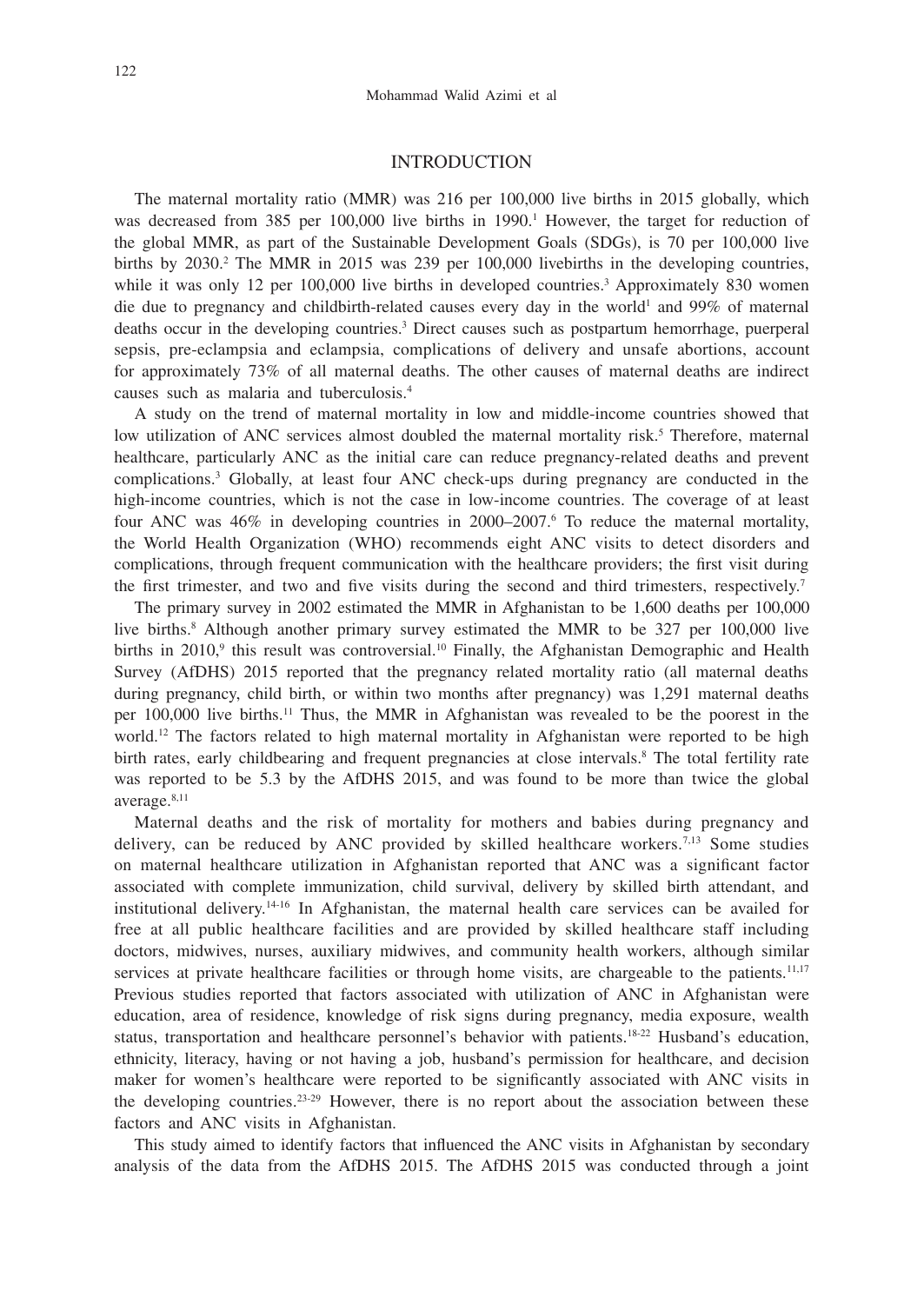collaboration between the United States Agency for International Development (USAID), Central Statistics Organization (CSO), Ministry of Public Health (MoPH), and ICF International Inc. to study and evaluate the demographic and health indicators.<sup>11</sup>

## MATERIALS AND METHODS

#### *The Afghanistan Demographic and Health Survey in 2015*

The AfDHS 2015 implemented by MoPH and CSO in 2015, was the first standard demographic and health survey in Afghanistan. A stratified sampling two-step design was used. The first step was the selection of 950 out of 25,974 enumeration areas (EAs). The selected 950 EA consisted of 260 EA from the urban areas and 690 EA from the rural areas. EAs are dwelling units that serve as counting units for the census, which is conducted by the CSO. The second step was the selection of 27 households in each EA by an equal probability systematic selection process. A total of 25,650 households were selected. The target samples were all ever-married women and men aged 15 to 49 years, who were at their homes on the night before the survey, even if they were not permanent residents of the selected house or were visitors. The AfDHS 2015 was a national survey conducted throughout the country and collected recent information about marriage, fertility, awareness and use of family planning aids, nutrition, adult feeding practices, child feeding practices, childhood mortality, views about HIV/AIDS and other sexually transmitted infections (STIs), women's empowerment, domestic violence, and other health problems such as tuberculosis, hepatitis B and C, cancer, and smoking. The data was collected from June 15 2015 to February 23 2016. The final report of the AfDHS 2015 was released on February 15 2017. The method of data collection was explained in detail in the report.<sup>11</sup> The dataset of the AfDHS 2015 is available on the DHS program website as open access to the registered authors.

#### *Study subjects*

This is a cross-sectional study based on a secondary data analysis of the AfDHS 2015 focusing on ANC visits of expectant mothers. The subjects were women who had at least one live birth in the five years preceding the AfDHS 2015. Women who were not aware of ANC or those whose data was missing were excluded from the sample.

#### *Study measure*

To identify the factors associated with the utilization of ANC visits by women, the data of socio-economic factors, demographic factors, cultural factors, and the number of ANC visits were extracted from the dataset of the AfDHS 2015. Socio-economic factors included women's education, husband's education, literacy, job, and wealth status. Demographic factors included age, ethnicity, residence locality, and parity. Cultural factors included information about the decision maker for women's healthcare and the difficulty or ease of getting permission from the husband to avail of healthcare services.

#### *Statistical analysis*

A descriptive statistical method was used to calculate the distribution and proportion of socio-economic and demographic variables. A logistic regression model was used to estimate the odds ratios (OR) of ANC and 95% confidence interval (CI). A p-value of less than 0.05 was considered as statistically significant. The analysis was performed using Statistical Package for Social Sciences (SPSS) version 24.0 (IBM SPSS Inc.).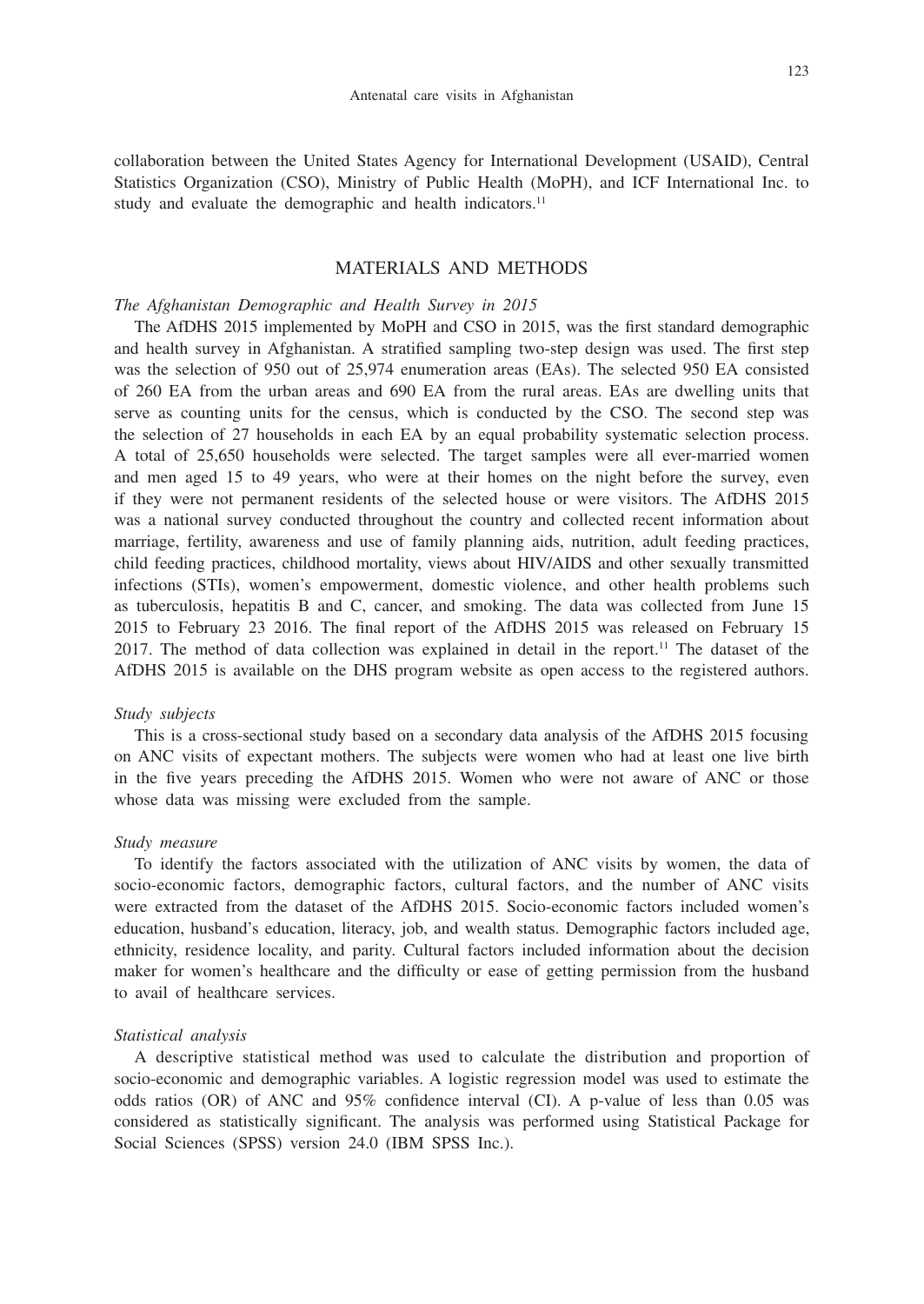#### *Ethical considerations*

The ethical approval for the AfDHS 2015 was secured from the Institutional Review Board (IBR) of MoPH, ICF international Inc. (DHS program), and CSO. The data obtained for this study were based on anonymous public use data with no identifiable information about the survey respondents. Therefore, no further ethical approval was obtained.

## **RESULTS**

The total number of women who had at least one live birth in the last five years were 19,801. Among them, 409 (2.1%) women who were not aware whether they had availed of ANC and 602 (3%) women who did not answer all questions of the survey were excluded; thus, there were 18,790 women in the final analysis. The number of ANC visits availed of by the women during their last pregnancy is shown in Fig. 1. The results showed that 8,236 women (43.8%) did not avail of any ANC service. Among 10,554 women (56.2%) who undertook ANC visits, two ANC visits were most frequent (17.0%). Women who undertook four visits or more and eight visits or more were 16.5% and 1.8%, respectively (Fig. 1).

Table 1 shows the socio-economic and demographic background of the 18,790 women. The age group of  $20-29$  years  $(53.3\%)$  was the highest, followed by  $30-39$  years  $(32.9\%)$ . Pashtun ethnicity (42.7%) was the majority, followed by Tajik ethnicity (30.0%). Those residing in the rural areas were  $76.1\%$ . Of the 18,790 women,  $43.9\%$  had  $2-4$  children and  $41.3\%$  had five children or more. In terms of education, 85.0% of the women had received no education, 13.4 % had received primary or secondary education, and 1.6% had received higher education. The percentage of illiterate women was similar to that with no education. Most women (86.7%) had no job. Utilizing ANC among the rich, middle, and poor women were 66.3%, 53.4%, and 48.9%, respectively.



Number of antenatal care visits



8,236 women (43.8%) did not use any antenatal care (ANC) service. Among 10,554 women (56.2%) who undertook ANC visits, two ANC visits were most frequent (17.0%). Women who undertook four visits or more and eight visits or more were 16.5% and 1.8%, respectively.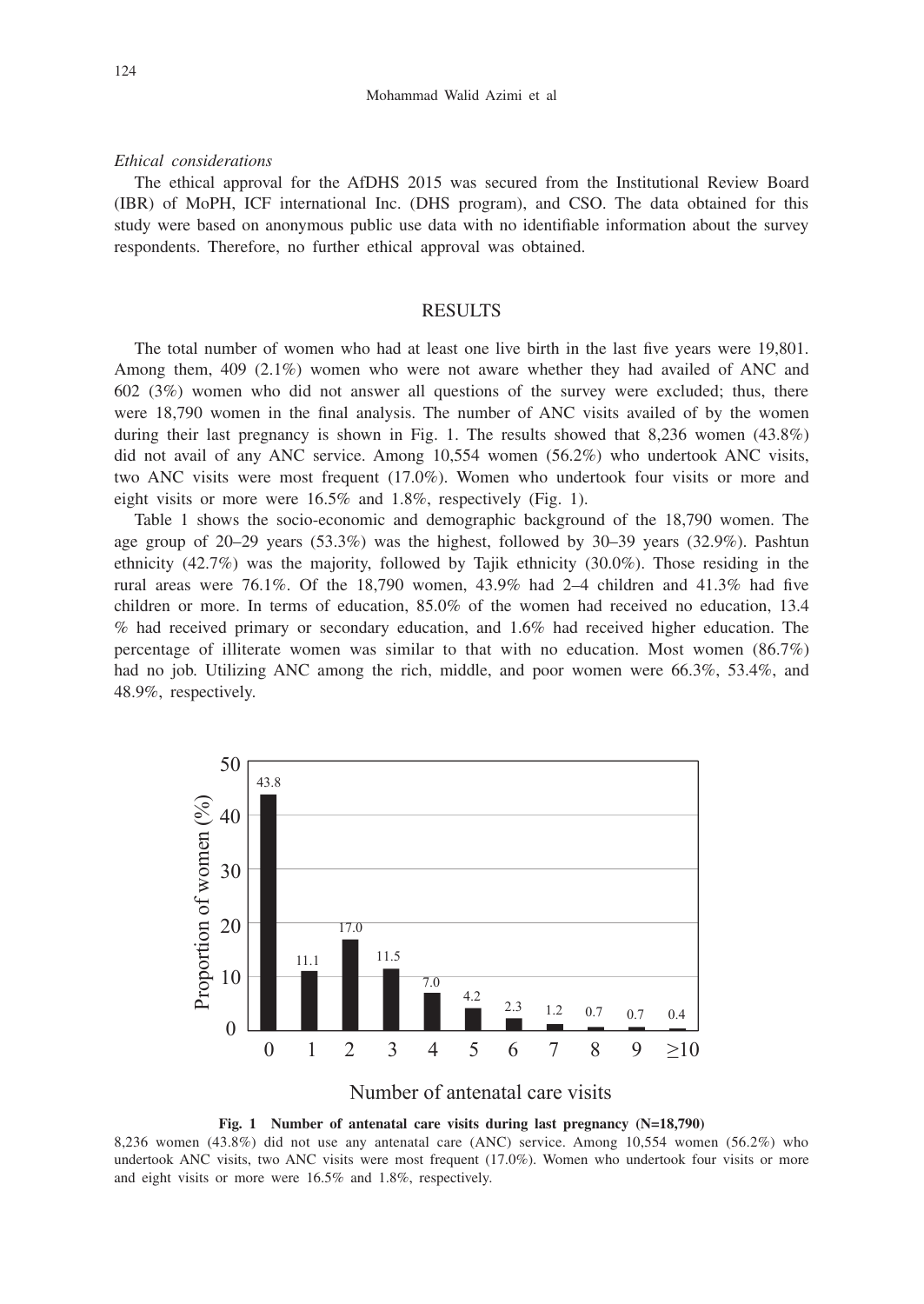|                                  | <b>ANC</b><br>$(n=10, 554)$ |      |  | No ANC<br>$(n=8,236)$ |      | Total<br>$(n=18,790)$ |      |
|----------------------------------|-----------------------------|------|--|-----------------------|------|-----------------------|------|
| Characteristics                  |                             |      |  |                       |      |                       |      |
|                                  | $\mathbf n$                 | $\%$ |  | n                     | $\%$ | $\mathbf n$           | $\%$ |
| Age (years)                      |                             |      |  |                       |      |                       |      |
| $15 - 19$                        | 448                         | 4.2  |  | 373                   | 4.5  | 821                   | 4.4  |
| $20 - 29$                        | 5,732                       | 54.3 |  | 4,291                 | 52.1 | 10,023                | 53.3 |
| $30 - 39$                        | 3,449                       | 32.7 |  | 2,724                 | 33.1 | 6,173                 | 32.9 |
| $40 - 49$                        | 925                         | 8.8  |  | 848                   | 10.3 | 1,773                 | 9.4  |
| <b>Ethnicity</b>                 |                             |      |  |                       |      |                       |      |
| Pashton                          | 4,111                       | 39.0 |  | 3,909                 | 47.5 | 8,020                 | 42.7 |
| Tajik                            | 3,800                       | 36.0 |  | 1,832                 | 22.2 | 5,632                 | 30.0 |
| Hazara                           | 959                         | 9.1  |  | 672                   | 8.2  | 1,631                 | 8.7  |
| Uzbek/Turkman                    | 1,155                       | 10.9 |  | 539                   | 6.5  | 1,694                 | 9.0  |
| Baloach/Nuristani/Pashaie/others | 529                         | 5.0  |  | 1,284                 | 15.6 | 1,813                 | 9.6  |
| <b>Residence</b>                 |                             |      |  |                       |      |                       |      |
| Urban                            | 3,067                       | 29.1 |  | 1,426                 | 17.3 | 4,493                 | 23.9 |
| Rural                            | 7,487                       | 70.9 |  | 6,810                 | 82.7 | 14,297                | 76.1 |
| Parity                           |                             |      |  |                       |      |                       |      |
| $\mathbf{1}$                     | 1,769                       | 16.8 |  | 1,012                 | 12.3 | 2,781                 | 14.8 |
| $2 - 4$                          | 4,653                       | 44.1 |  | 3,591                 | 43.6 | 8,244                 | 43.9 |
| $\geq 5$                         | 4,132                       | 39.2 |  | 3,633                 | 44.1 | 7,765                 | 41.3 |
| <b>Education</b>                 |                             |      |  |                       |      |                       |      |
| No education                     | 8,384                       | 79.4 |  | 7,586                 | 92.1 | 15,970                | 85.0 |
| Primary/Secondary                | 1,907                       | 18.1 |  | 620                   | 7.5  | 2,527                 | 13.4 |
| Higher                           | 263                         | 2.5  |  | 30                    | 0.4  | 293                   | 1.6  |
| <b>Husband</b> education         |                             |      |  |                       |      |                       |      |
| No education                     | 5,201                       | 49.3 |  | 5,396                 | 65.5 | 10,597                | 56.4 |
| Primary/Secondary                | 4,392                       | 41.6 |  | 2,481                 | 30.1 | 6,873                 | 36.6 |
| Higher                           | 961                         | 9.1  |  | 359                   | 4.4  | 1,320                 | 7.0  |
| <b>Iiteracy</b>                  |                             |      |  |                       |      |                       |      |
| Illiteracy                       | 8,575                       | 81.2 |  | 7,646                 | 92.8 | 16,221                | 86.3 |
| Literacy                         | 1,979                       | 18.8 |  | 590                   | 7.2  | 2,569                 | 13.7 |
| Job                              |                             |      |  |                       |      |                       |      |
| N <sub>o</sub>                   | 9,442                       | 89.5 |  | 6,854                 | 83.2 | 16,296                | 86.7 |
| Yes                              | 1,112                       | 10.5 |  | 1,382                 | 16.8 | 2,494                 | 13.3 |
| Wealth                           |                             |      |  |                       |      |                       |      |
| Poor                             | 3,829                       | 36.3 |  | 4,009                 | 48.7 | 7,838                 | 41.7 |
| Middle                           | 2,220                       | 21.0 |  | 1,935                 | 23.5 | 4,155                 | 22.1 |
| Rich                             | 4,505                       | 42.7 |  | 2,292                 | 27.8 | 6,797                 | 36.2 |

**Table 1 Socio-economic and demographic factors by antenatal care visits in women (n=18,790)**

ANC, antenatal care.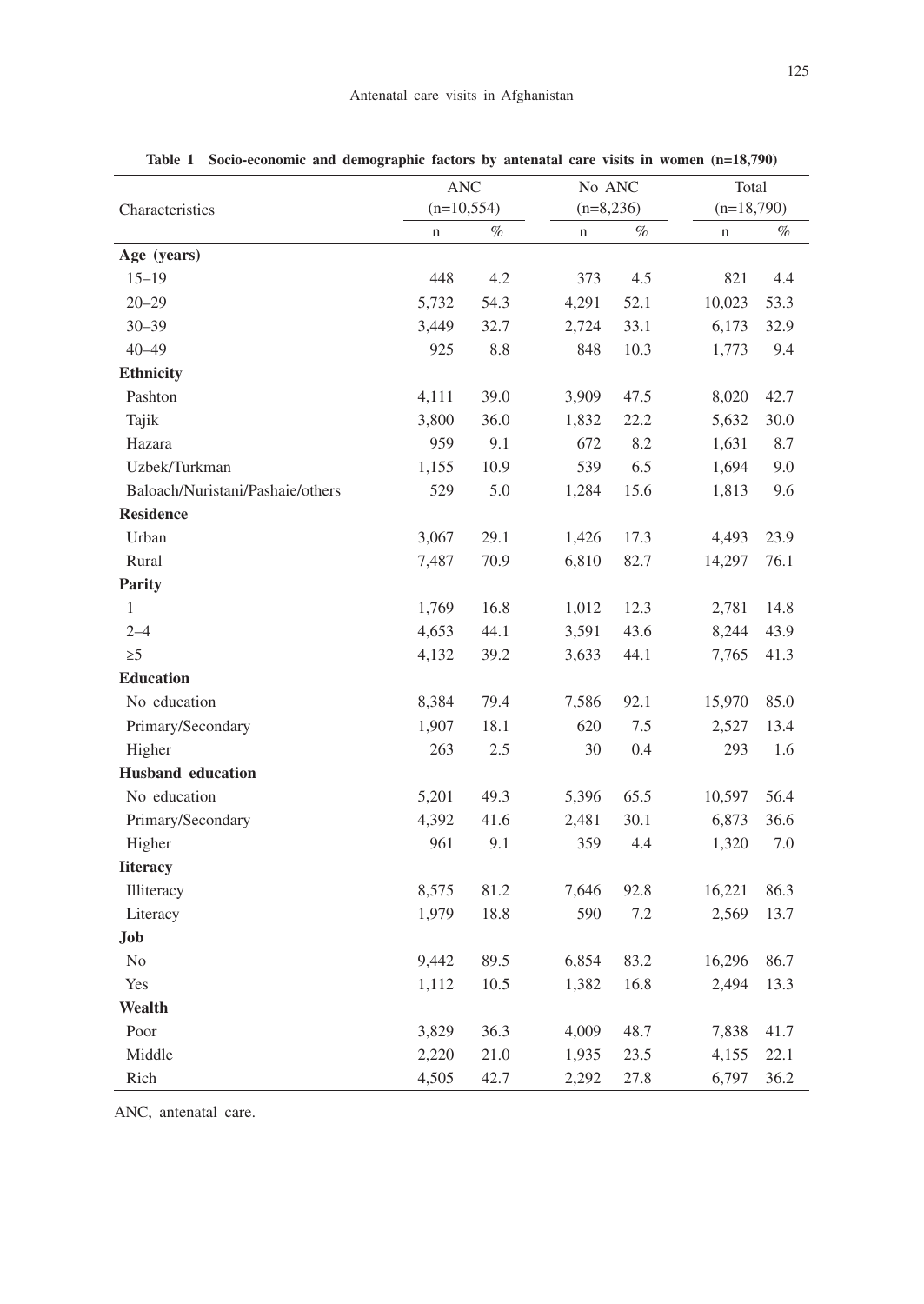Table 2 shows the associations of the cultural factors with ANC visits. Husbands were the decision makers for women's healthcare in 47.1% of the cases, while only 3.9% of the women took a decision for their own healthcare. Most women  $(58.1\%)$  revealed that getting permission from their husband for availing healthcare was a major challenge.

To examine the characteristics of women who undertook ANC visits, a binary logistic regression analysis was performed. The unadjusted analysis showed that all factors had a significant correlation with availing of the ANC visits (Table 3, left column).

The multivariate analysis showed that young age (15–19 years of age) (OR=0.65, *P*<0.001), having a job (OR=0.82, *P*<0.001), and decision for healthcare being taken by the husband (OR=0.68, *P*<0.001) were significantly associated with no ANC visits (Table 3, right column). Compared to the Pashtun, the ethnic group of Uzbek/Turkman/Tajik/Hazara (OR=1.70, *P*<0.001) and the group of Baloach/Noristani/Pashaie/others (OR=0.45, *P*<0.001) showed significantly higher and lower OR, respectively. Residing in the urban area (OR=1.15, *P*<0.002), parity of one (OR=1.50, *P*<0.001), having an education (OR=1.45, *P*<0.001), husband having an education  $(OR=1.42, P<0.001)$ , literate  $(OR=1.27, P<0.011)$ , rich and middle wealth status  $(OR=1.64, P<0.011)$ *P*<0.001 and OR=1.32, *P*<0.001, respectively), and no big challenge in getting permission for availing healthcare (OR=1.33, *P*<0.001) were factors significantly associated with undertaking ANC visits (Table 3, right column). Further analysis by three levels of education (no education, primary and secondary education, higher education) showed that higher education of women as well as their husbands, had a higher proportion of women undertaking ANC visits, than those with primary and secondary education (data not shown).

The OR of age and parity seemed contradicting in the multivariate analysis. Those in the youngest age group had less number of ANC visits than those aged 40–49 years, although women with one parity had more ANC visits than those with parities of five or more. The distribution of parity in age groups showed that 2,781 women with one parity were distributed across all age groups and most of them were 20–29 years old (Fig. 2). The logistic regression analysis adjusted by age as the categorical variable showed the same results in parity as the results of multivariate analysis (Table 3, middle column).

| Characteristics                  | <b>ANC</b><br>$(n=10,554)$ |      | No ANC<br>$(n=8,236)$ |      | Total<br>$(n=18,790)$ |      |
|----------------------------------|----------------------------|------|-----------------------|------|-----------------------|------|
|                                  | n                          | $\%$ | $\mathbf n$           | $\%$ | n                     | %    |
| Decision maker for healthcare    |                            |      |                       |      |                       |      |
| Respondent                       | 471                        | 4.5  | 254                   | 3.1  | 725                   | 3.9  |
| Respondent and husband           | 4,604                      | 43.6 | 2.949                 | 35.8 | 7,553                 | 40.2 |
| Husband                          | 4.413                      | 41.8 | 4.434                 | 53.8 | 8.847                 | 47.1 |
| Others                           | 1.066                      | 10.1 | 599                   | 7.3  | 1.665                 | 8.9  |
| <b>Permission for healthcare</b> |                            |      |                       |      |                       |      |
| Big problem                      | 5.656                      | 53.6 | 5.265                 | 63.9 | 10.921                | 58.1 |
| Not big problem                  | 4.898                      | 46.4 | 2,971                 | 36.1 | 7.869                 | 41.9 |

**Table 2 Cultural-barrier factors and antenatal care visits in women (n=18,790)**

ANC, antenatal care.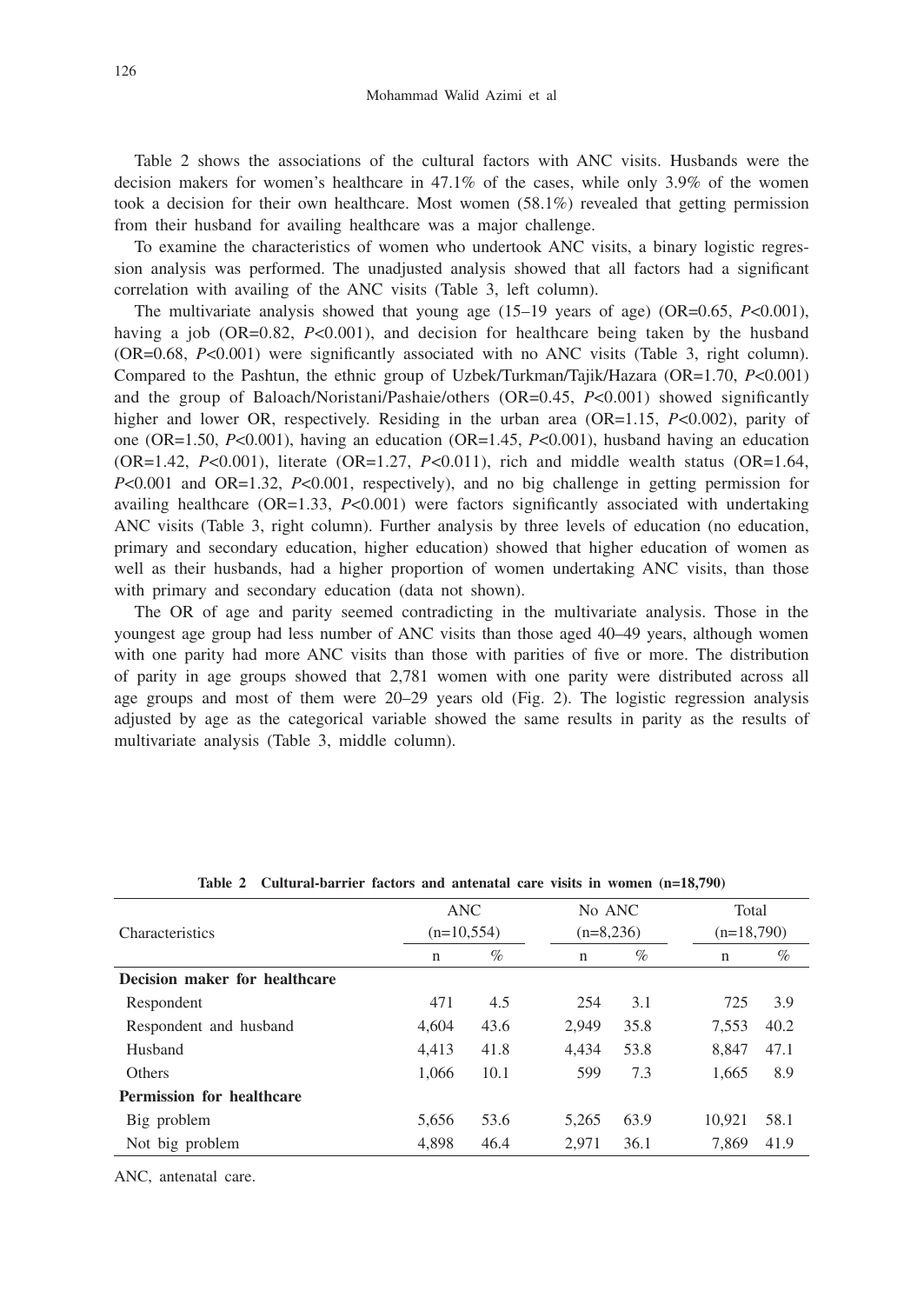|                                      | Unadjusted           |                            | Age-adjusted <sup>a)</sup> |                            | Adjusted <sup>b)</sup> |                            |  |
|--------------------------------------|----------------------|----------------------------|----------------------------|----------------------------|------------------------|----------------------------|--|
| Variables                            | OR (95% CI)          |                            |                            | OR (95% CI)                | OR (95% CI)            |                            |  |
| Age (years)                          |                      |                            |                            |                            |                        |                            |  |
| $15 - 19$                            | $1.10(0.93 - 1.30)$  |                            |                            | $\overline{a}$             |                        | $0.65$ $(0.53-0.80)$ ***   |  |
| $20 - 29$                            |                      | $1.23$ $(1.11-1.35)$ ***   |                            | $\overline{a}$             |                        | $0.95(0.84 - 1.08)$        |  |
| $30 - 39$                            |                      | $1.16$ $(1.04-1.29)*$      |                            |                            |                        | $1.06(0.95-1.18)$          |  |
| $40 - 49$                            |                      | 1 (Reference)              |                            | $\overline{a}$             |                        | 1 (Reference)              |  |
| <b>Ethnicity</b>                     |                      |                            |                            |                            |                        |                            |  |
| Pashtun                              |                      | 1 (Reference)              |                            | 1 (Reference)              |                        | 1 (Reference)              |  |
| Tajik/ Hazara/Uzbek/<br>Turkman      |                      | $1.85$ $(1.74 - 1.97)$ *** |                            | $1.86$ $(1.75-1.98)$ ***   |                        | $1.70(1.58-1.81)$ ***      |  |
| Baloach/Nuristani/<br>Pashaie/others |                      | $0.40(0.35-0.44)$ ***      |                            | $0.39$ $(0.35-0.44)$ ***   |                        | $0.45$ $(0.40-0.51)$ ***   |  |
| <b>Residence</b>                     |                      |                            |                            |                            |                        |                            |  |
| Urban                                |                      | $1.96$ $(1.82 - 2.10)$ *** |                            | $1.96$ $(1.82 - 2.10)$ *** |                        | $1.15$ $(1.06-1.26)$ **    |  |
| Rural                                |                      | 1 (Reference)              |                            | 1 (Reference)              |                        | 1 (Reference)              |  |
| <b>Parity</b>                        |                      |                            |                            |                            |                        |                            |  |
| $\mathbf{1}$                         |                      | $1.54$ $(1.41-1.68)$ ***   |                            | $1.83$ $(1.63 - 2.05)$ *** |                        | $1.50(1.32-1.69)$ ***      |  |
| $2 - 4$                              |                      | $1.14$ $(1.07-1.21)$ ***   |                            | $1.23$ $(1.13-1.33)$ ***   |                        | $1.09(1.00-1.19)$          |  |
| $\geq$ 5                             |                      | 1 (Reference)              |                            | 1 (Reference)              |                        | 1 (Reference)              |  |
| <b>Education</b>                     |                      |                            |                            |                            |                        |                            |  |
| No education                         |                      | 1 (Reference)              |                            | 1 (Reference)              |                        | 1 (Reference)              |  |
| Education                            |                      | $3.02$ $(2.75-3.31)$ ***   |                            | 3.06 $(2.80-3.36)$ ***     |                        | $1.45$ $(1.21-1.74)$ ***   |  |
| <b>Husband</b> education             |                      |                            |                            |                            |                        |                            |  |
| No education                         |                      | 1 (Reference)              |                            | 1 (Reference)              |                        | 1 (Reference)              |  |
| Education                            |                      | $1.96$ $(1.84 - 2.08)$ *** |                            | $1.95$ $(1.84 - 2.07)$ *** |                        | $1.42$ $(1.33-1.51)$ ***   |  |
| <b>Iiteracy</b>                      |                      |                            |                            |                            |                        |                            |  |
| Illiteracy                           |                      | 1 (Reference)              |                            | 1 (Reference)              |                        | 1 (Reference)              |  |
| Literacy                             |                      | $3.00 (2.71 - 3.30)$ ***   |                            | $3.01 (2.73 - 3.33)$ ***   |                        | $1.27$ $(1.06-1.53)*$      |  |
| Job                                  |                      |                            |                            |                            |                        |                            |  |
| N <sub>0</sub>                       |                      | 1 (Reference)              |                            | 1 (Reference)              |                        | 1 (Reference)              |  |
| Yes                                  |                      | $0.60$ $(0.54-0.64)$ ***   |                            | $0.58$ $(0.53-0.63)$ ***   |                        | $0.82$ $(0.74 - 0.91)$ *** |  |
| Wealth                               |                      |                            |                            |                            |                        |                            |  |
| Poor                                 |                      | 1 (Reference)              |                            | 1 (Reference)              |                        | 1 (Reference)              |  |
| Middle                               |                      | $1.20(1.11-1.30)$ ***      |                            | $1.20(1.11-1.30)$ ***      |                        | $1.32 (1.22 - 1.43)$ ***   |  |
| Rich                                 |                      | $2.06$ $(2.00-2.20)$ ***   |                            | $2.05$ $(1.92 - 2.20)$ *** |                        | $1.64$ $(1.51-1.80)$ ***   |  |
| Decision maker for healthcare        |                      |                            |                            |                            |                        |                            |  |
| Respondent                           |                      | 1 (Reference)              |                            | 1 (Reference)              |                        | 1 (Reference)              |  |
| Respondent and husband               |                      | $0.84$ $(0.72 - 0.99)$ *   |                            | $0.84$ $(0.72 - 0.98)$ *   |                        | $0.87$ $(0.73-1.03)$       |  |
| Husband                              |                      | $0.54$ $(0.46-0.63)$ ***   |                            | $0.53$ $(0.46-0.62)$ ***   |                        | $0.68$ $(0.57-0.80)$ ***   |  |
| Others                               | $0.96$ $(0.80-1.15)$ |                            |                            | $0.94(0.78-1.13)$          |                        | $1.12(1.26-1.40)$          |  |
| Permission for healthcare            |                      |                            |                            |                            |                        |                            |  |
| Big problem                          |                      | 1 (Reference)              |                            | 1 (Reference)              |                        | 1 (Reference)              |  |
| Not big problem                      |                      | $1.54$ $(1.45-1.63)$ ***   |                            | $1.54$ $(1.45-1.63)$ ***   |                        | $1.35$ $(1.26-1.44)$ ***   |  |

**Table 3 Odds ratio and 95% confidence interval of antenatal care visits (n=18,790)**

\* P<0.05; \*\* P<0.01; \*\*\* P<0.001; OR, odds ratio; CI, confidence interval.

a) Adjusted by age as the categorical variable.

b) Adjusted by age, ethnicity, residence, parity, education, husband education, literacy, job, wealth, decision for healthcare, and permission for healthcare.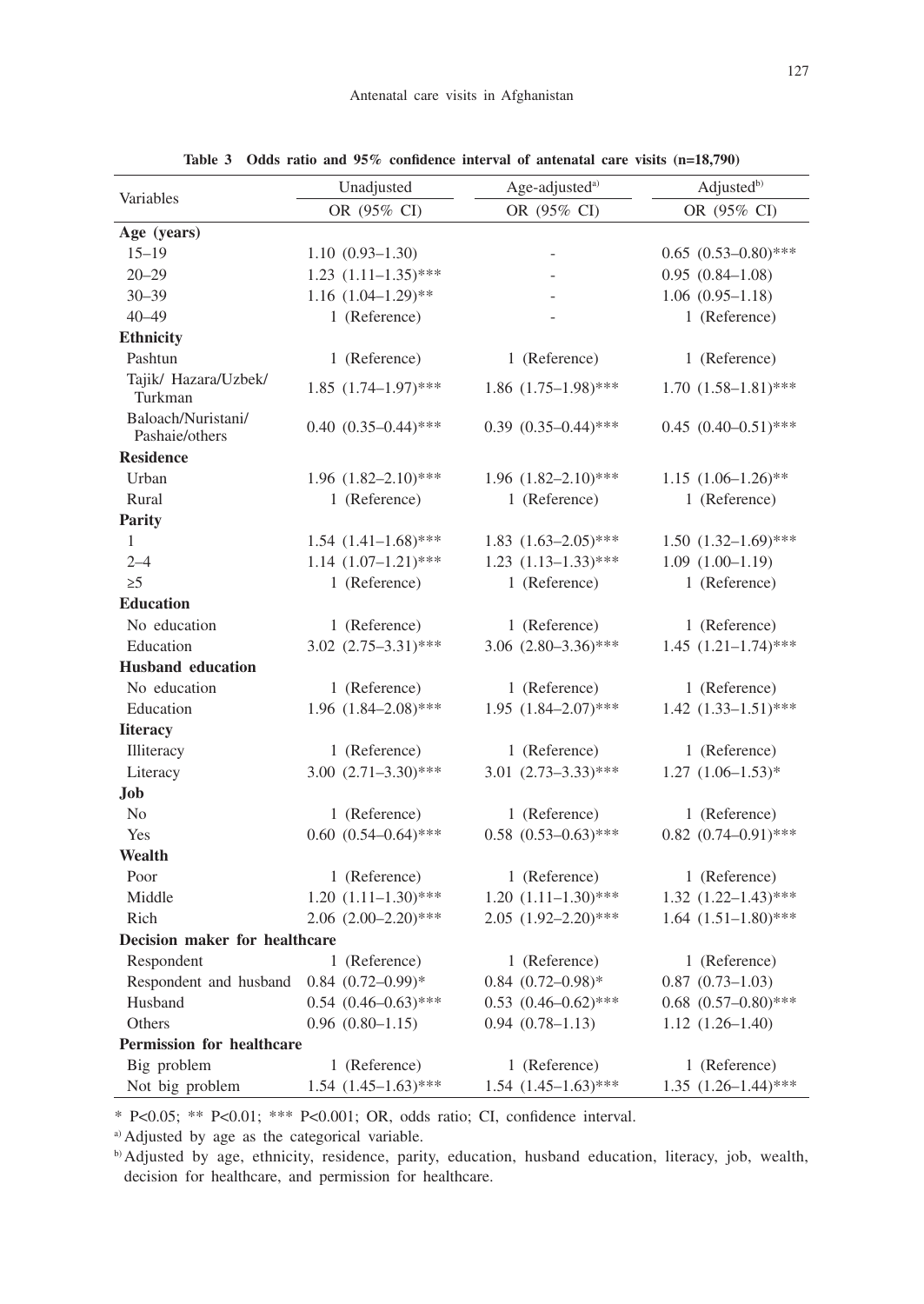

**Fig. 2 Distribution of parity in age groups**

In the youngest age group (15–19 years), the majority was one parity. However, 2,781 women with one parity were distributed across all age groups and most of them were 20–29 years old. There were 6 women of 40–49 years (0.03%) who had one parity.

# DISCUSSION

This is the first study conducted in Afghanistan, which showed that the husband's education, literacy, ethnicity, the decision maker for availing healthcare services, and difficulty in getting permission for healthcare were significantly correlated with the utilization of ANC services. Not just socio-demographic factors but cultural factors were also associated with undertaking ANC visits. It was consistent with the results of previous studies that more women with education, urban residence, and rich wealth status undertook ANC visits compared to women with no education, rural residence, and poor status.18-22

Not just education of women but also that of their husbands was significantly associated with utilization of ANC usage in Afghanistan. In addition, more women with a higher level of education for both self and their husband availed of ANC compared to those with primary and secondary education. This result was consistent with other studies in many developing countries.23-30 Women with higher education availed of ANC services more than the lesser educated group in Ethiopia,<sup>25</sup> and higher education of husbands was associated with higher ANC utilization in Sudan.23 The significant association of education with ANC visits could be because educated women have access to written information, and women with higher education are more knowledgeable about healthcare. Moreover, educated husbands might be more aware and have a good communication with their spouses about availing maternal healthcare. These assumptions are supported by previous studies in Nepal and other developing countries.<sup>31,32</sup> To guide the society towards a healthy community, the Afghanistan government should improve education by focusing on parallel programs in the educational system as well as vertical projects for the literacy of old population with support from donors. Furthermore, free school education should be made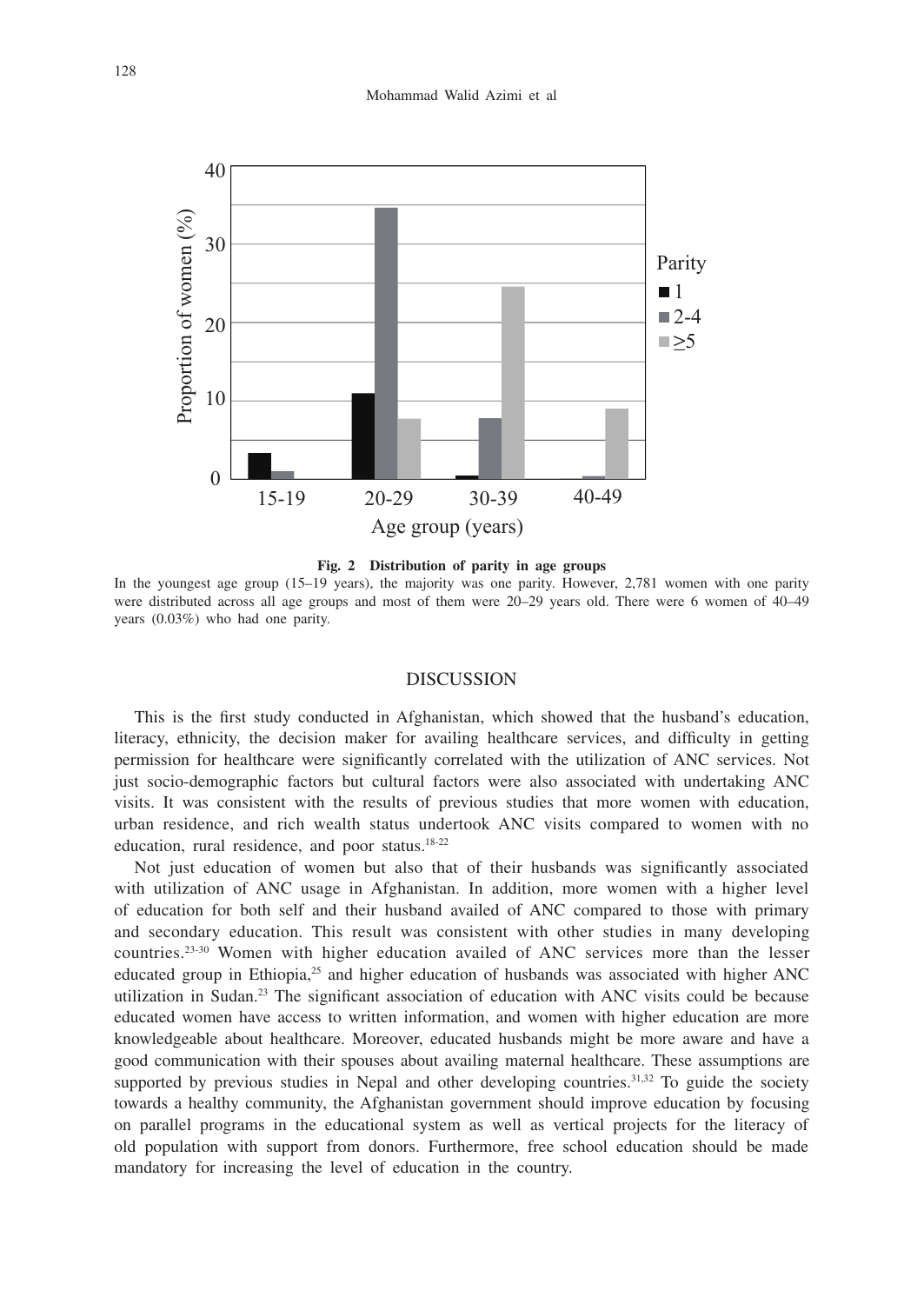Ethnicity was significantly associated with ANC visits. In the primary analysis, Uzbek, Turkman, Tajik, and Hazara ethnic groups were associated with more ANC visits and Baloach, Nuristani, Pashaie and other minority ethnic groups were associated with lesser ANC visits compared to Pashtun. Therefore, two groups were created for the logistic regression analyses. This result was similar to results of other studies conducted in developing countries, such as Nepal and Ethiopia.24,25 It could be because each ethnic group has a different culture, beliefs and norms.25 It can be assumed that those belonging to minor ethnic groups are less educated, reside away from cities and the media, and are unaware of healthcare benefits. The MoPH conveys health messages to people through the media. A pervious study in Afghanistan showed that more women who were exposed to TV undertook ANC visits, than women with no access to TV.19 To improve the cultural practices about health, ANC messages should be spread through the media and community based Family Health Active Groups (FHAGs).

This study found that the decision maker for healthcare, and difficulty in getting permission from their husbands was significantly correlated with ANC visits. These results were similar to the results of other studies in Nigeria, Zambia and Uganda.28,29,33 The decision for healthcare is very important, but might be affected by the fact that Afghanistan is a male dominant country. In Afghanistan, when a woman wants to step of the home for any reason, she needs to obtain permission from her husband before leaving home. It was reported that cultural and religious norms affected the use of maternal health care.<sup>34,35</sup> To enhance the women's ability to take a decision, the government needs to support programs and projects for women's empowerment, expanding them to all 34 provinces. Some of these are women empowerment projects supported by USAID, the Afghan women empowerment program (AWEP) supported by Sweden, and the women's empowerment program provided by the Asia Foundation. To increase the awareness about maternal healthcare among men, the importance of ANC should be included in the health education sessions at clinics all over the country.

There are some limitations in this study. First, this study did not include all villages in the selected areas of the country. For security reasons during the AfDHS 2015, it was difficult to include some villages in some provinces like Zabul. Second, there could be a recall bias, since the questions to women were about what happened or what they did during the last five years. Third, the demographic and health surveys did not cover health facility factors and service availability; hence, this study could not explore the quality of ANC services, though, the quality of healthcare services plays an important role in the satisfaction and use by patients. However, this study used the national survey as a source of data, which included 25,650 households all over the country. The response rate of women was 97%, and the method of collecting and analyzing the data followed the international methods accurately.

In conclusion, this study showed that availing of at least one ANC visit was 56.2% in Afghanistan, which is very low. Husband's education, literacy, ethnicity, decision maker for healthcare, and difficulty in obtaining permission for healthcare were the important factors which were significantly associated with the use of ANC visits. Not only socio-demographic factors, but also cultural factors were associated with ANC visits. Further studies are needed to focus on the quality of maternal healthcare and ANC services to address the poor MMR in Afghanistan.

## ACKNOWLEDGMENTS

We would like to thank Dr. Zaw Zaw Aung (Ministry of Health and Sports, Myanmar) and Dr. Sayed Hashmat Masoud for their supporting the data analysis and writing the manuscript, respectively. We would also like to thank the Ministry of Education, Culture, Sports, Science and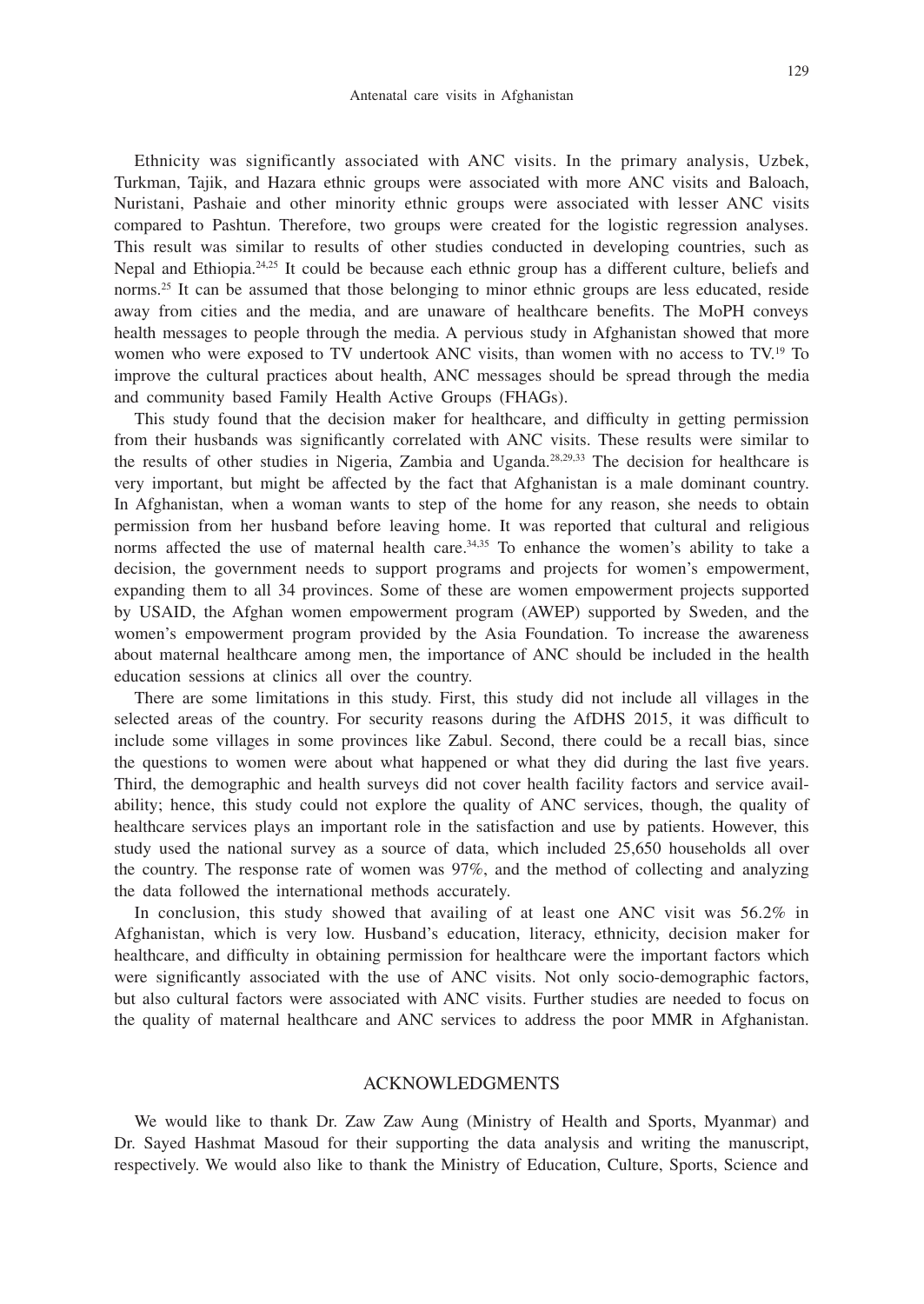Technology of Japan for a one-year scholarship providing the opportunity to make this report at Nagoya University.

## CONFLICTS OF INTEREST

The authors declare no conflicts of interest associated with this study.

### REFERENCES

- 1 Alkema L, Chou D, Hogan D, et al. Global, regional, and national levels and trends in maternal mortality between 1990 and 2015, with scenario-based projections to 2030: a systematic analysis by the UN Maternal Mortality Estimation Inter-Agency Group. *Lancet*. 2016;387(10017):462–474.
- 2 UN General Assembly. Transforming our world: the 2030 Agenda for Sustainable Development, resolution adopted by the General Assembly. http://www.un.org/ga/search/view\_doc.asp?symbol=A/RES/70/1&Lang=E. Published October 21, 2015. Accessed July 19, 2018.
- 3 WHO. Trends in maternal mortality: 1990 to 2015: estimates by WHO, UNICEF, UNFPA, World Bank Group and the United Nations Population Division. Geneva: World Health Organization; 2015. http://www. who.int/reproductivehealth/publications/monitoring/maternal-mortality-2015/en/. Accessed July 19, 2018.
- 4 Say L, Chou D, Gemmill A, et al. Global causes of maternal death: a WHO systematic analysis. *Lancet Glob Health*. 2014;2(6):e323–333.
- 5 Bauserman M, Lokangaka A, Thorsten V, et al. Risk factors for maternal death and trends in maternal mortality in low- and middle-income countries: a prospective longitudinal cohort analysis. *Reprod Health*. 2015;12(Suppl 2):S5.
- 6 UNICEF. Maternal and newborn health. New York: United Nations Children's Fund; 2009. https://www. unicef.org/publications/files/SOWC\_2009\_Main\_\_Report\_\_03112009.pdf. Accessed July 19, 2018.
- 7 WHO. WHO recommendations on antenatal care for a positive pregnancy experience. Geneva: World Health Organization; 2016. http://apps.who.int/iris/bitstream/handle/10665/250796/9789241549912-eng. pdf?sequence=1. Accessed July 19, 2018.
- 8 Ministry of Public Health. *National Risk and Vulnerability Assessment (NRVA)*. Kabul, Afghanistan: Ministry of Public Health; 2007.
- 9 Ministry of Public Health. *Afghanistan Mortality Survey (AMS)*. Kabul, Afghanistan: Ministry of Public Health; 2010.
- 10 Britten S. Maternal mortality in Afghanistan: setting achievable targets. *Lancet*. 2017;389(10083):1960–1962.
- 11 Ministry of Public Health. *Afghanistan Demographic and Health Survey (AfDHS)*. Kabul, Afghanistan: Ministry of Public Health; 2015.
- 12 World Health Organization. Global Health Observatory data repository. Maternal mortality Data by country. http://apps.who.int/gho/data/node.main.15?lang=en. Accessed January 27, 2018.
- 13 Sinha S, Upadhyay RP, Tripathy JP, Patro BK. Does utilization of antenatal care result in an institutional delivery? Findings of a record-based study in urban Chandigarh. *J Trop Pediatr*. 2013;59(3):220–222.
- 14 Farzad F, A Reyer J, Yamamoto E, Hamajima N. Socio-economic and demographic determinants of full immunization among children of 12–23 months in Afghanistan. *Nagoya J Med Sci*. 2017;79(2):179–188.
- 15 Akseer N, Bhatti Z3, Rizvi A, Salehi AS, Mashal T, Bhutta ZA. Coverage and inequalities in maternal and child health interventions in Afghanistan. *BMC Public Health*. 2016;16:797.
- 16 Azimi MD, Najafizada SA, Khaing IK, Hamajima N. Factors influencing non institutional deliveries in Afghanistan: secondary analysis of the Afghanistan mortality survey 2010. *Nagoya J Med Sci*. 2015;77(1–2):133–143.
- 17 Ministry of Public Health. *Afghanistan National Health Policy 2015–2020*. Kabul, Afghanistan: Ministry of Public Health; 2015.
- 18 Rahmani Z, Brekke M. Antenatal and obstetric care in Afghanistan-a qualitative study among health care receivers and health care providers. *BMC Health Serv Res*. 2013;13:166.
- 19 Shahram MS, Hamajima N, Reyer JA. Factors affecting maternal healthcare utilization in Afghanistan: secondary analysis of Afghanistan Health Survey 2012. *Nagoya J Med Sci*. 2015;77(4):595–607.
- 20 Kim C, Saeed KM, Salehi AS, Zeng W. An equity analysis of utilization of health services in Afghanistan using a national household survey. *BMC Public Health*. 2016;16:1226.